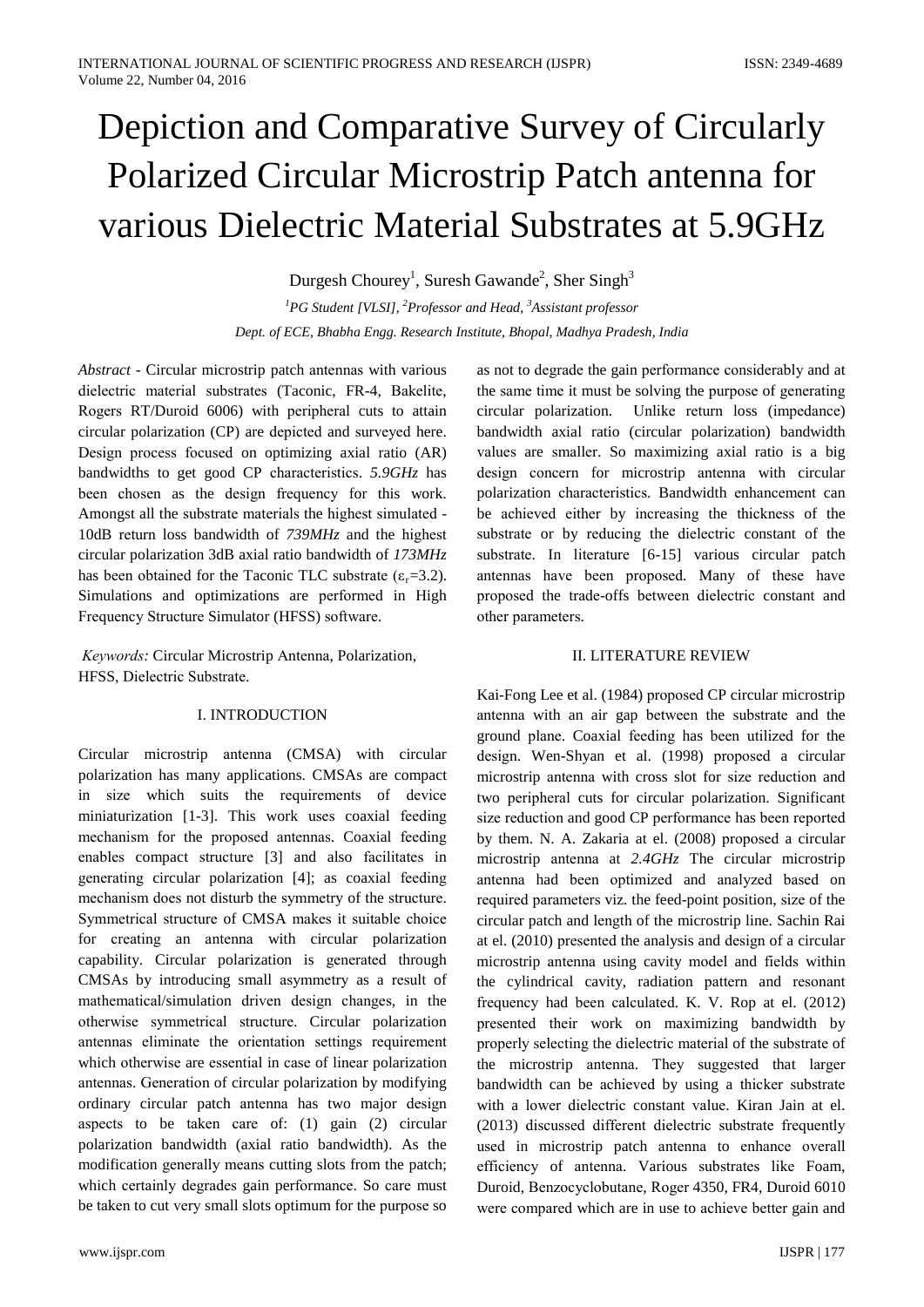bandwidth. V. Saidulu at el. (2013) presented their work on variation of superstrate thickness and their effect on characteristics of a circular microstrip antenna. B.T.P.Madhav et al. (2014) presented their study on effect of various parameters like material used, dielectric constant, loss tangent, permeability, frequency of operation, dimensions etc. Lokesh K. Sadrani et al. (2015) proposed a modified circular microstrip patch antenna with embedded circular slots to attain harmonic suppression and peripheral cuts for generating circular polarization (CP). Sant Sharan Shukla et al. (2015) investigated the effect of Substrate material on the performance of microstrip antenna.

This work is an effort to buildup on the works proposed in literature [6-15]. This paper presents the results of optimization and analysis of four different dielectric substrate circular microstrip antenna with circular Optimizations polarization capability. have been performed to get maximum gain and axial ratio bandwidth for the four different materials viz. Taconic TCL, FR-4, Bakelite, Rogers RT/Duroid 6006. The design frequency of  $5.9GHz$  has been chosen to be used in all the designs. Simulation software High Frequency Structure Simulator (HFSS) [5] is used to design, simulate and optimize the proposed antennas.

#### III. ANETENNA DESIGN AND SIMULATIONS

While designing a circular microstrip antenna taking into account the fringing [9] the expression for the radius of the circular patch becomes

$$
a = \frac{F}{\left\{1 + \frac{2h}{\pi \varepsilon_r F} \left[ ln\left(\frac{\pi F}{2h}\right) + 1.7726 \right] \right\}^{1/2}}
$$
(1)

where

 $F = \frac{8.791 \times 10^9}{100}$  $(2)$ 

h=height of the substrate,

#### $\varepsilon_r$ =dielectric constant of substrate

Initial calculations based on the above design formulae (1) and (2) for the radius of the basic circular microstrip antenna and optimized values of substrate thickness and feeding point positions are given in *Table 1*. Feeding point is obtained from HFSS optimization for 50Q terminal impedance to avoid use of any impedance matching network between patch and coaxial cable. Feed point is optimized so that it must exhibit terminal impedance equal to the characteristic impedance of a coaxial cable  $(50\Omega)$ .

Table 1: Calculated radii and optimized height of substrate and feeding point locations of circular patch antennas made with different substrate materials.

| Substrate<br>Material             | $\mathbf{E}_{\mathbf{w}}$ | Radius of<br>patch<br>$R(in \, mm)$ | Height<br>οf<br>substrate<br>$h(in \, mm)$ | Feeding<br>point<br>location<br>$(0, y_f)$ in<br>mm |
|-----------------------------------|---------------------------|-------------------------------------|--------------------------------------------|-----------------------------------------------------|
| <i>Taconic</i><br>TCL             | 3.2                       | 7.797                               | 1.5                                        | 3.4                                                 |
| $FR-4$                            | 4.4                       | 6.708                               | 1.6                                        | 2.7                                                 |
| <b>Bakelite</b>                   | 4.8                       | 6.457                               | 1.5                                        | $\mathcal{L}$                                       |
| Rogers<br>RT/Duroid<br>$\epsilon$ | 6.15                      | 5.866                               | 0.635                                      | 1.8                                                 |



Figure 1: Proposed circular microstrip antenna for circular polarization at 5.9GHz

The proposed antenna is shown in Fig.1. Two peripheral circular cuts are introduced in the patch at a line  $45^{\circ}$ clockwise to vertical central line of the patch. This excites two orthogonal field components which are equal in magnitude and opposite in phase; resulting in circularly polarized radiation. This placement of peripheral cuts generates Right Hand Circular Polarization (RHCP) to obtain LHCP the  $45^{\circ}$  line has to be shifted at a position which is mirror image of that used in RHCP at vertical plane.

For different substrate materials plots of axial ratio vs. frequency are shown in Fig.2.

Fig. 2 clearly indicates reduction in resonance frequency with increase in dielectric constants. Also it can be observed that axial ratio performance degrades with increase in dielectric constant.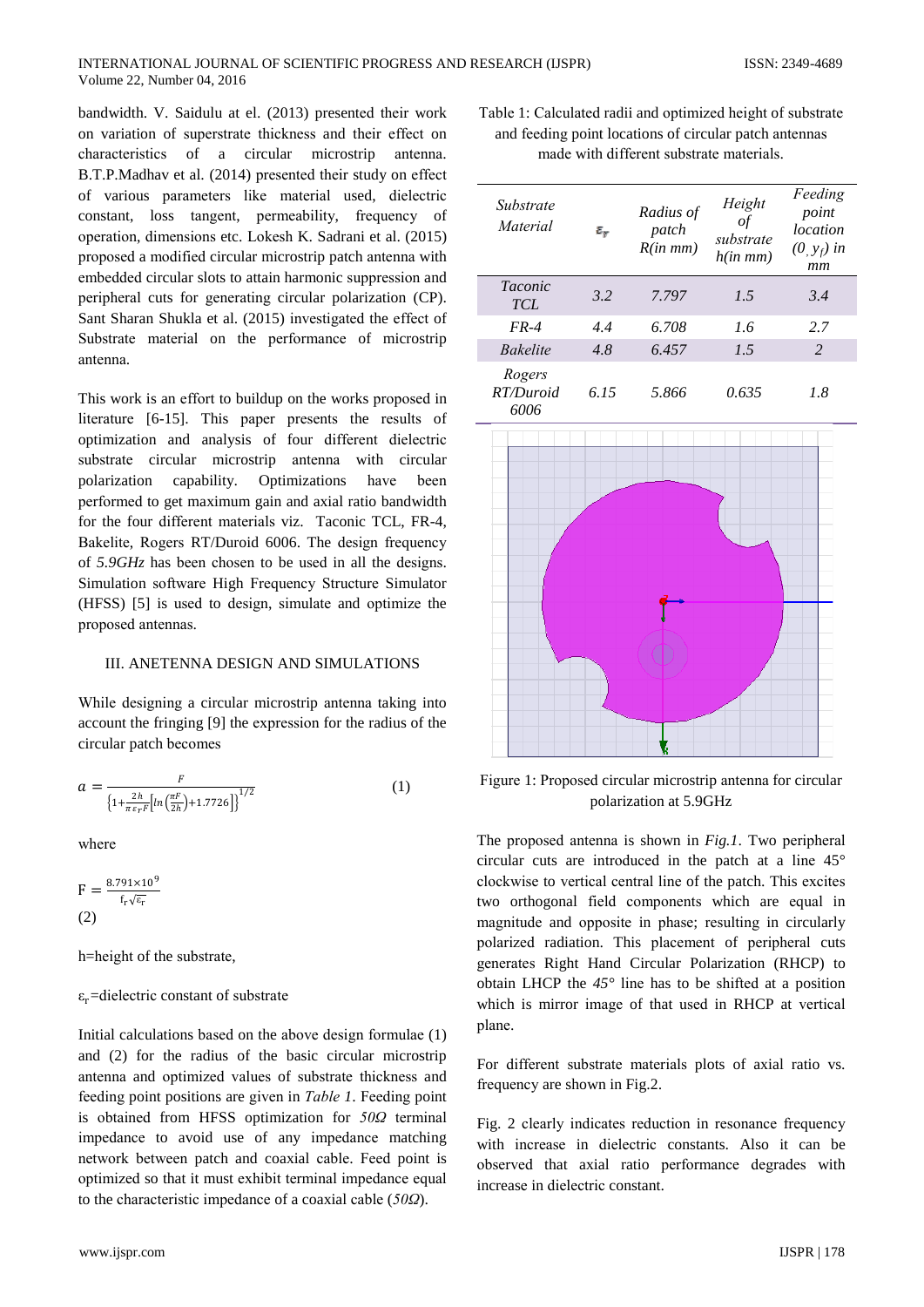





Figure 3: Return loss curves for different substrate materials.

Fig. 3 shows the various return loss curves for different dielectric constant material substrates. It is evident from the above curves that return loss values at resonance frequency (minimum return loss) is decreasing (absolute values) with increase in dielectric constants. Also the -10dB return loss bandwidth performance is also deteriorating with increase in dielectric constants.

# **IV.RESULTS**

Antenna design obtained after parametric and optimization analysis through HFSS simulations exhibits circular polarization properties. Due to change in path length of current on the patch new resonant frequency of the proposed antenna shifts towards lower end of the spectrum. That means for the same frequency the proposed antenna takes less space as compared to a conventional

circular microstrip antenna. Axial ratio plot of Fig. 2 clearly indicates the presence of circular polarization as the axial ratio curves pass through the 3dB level near the design frequency of 5.9GHz.

Table 2 shows a comparison of different properties of the proposed circular microstrip patch antenna design for different dielectric constant substrate materials. This design is for generating Right Hand Circular Polarization (RHCP); to get LHCP the position of the peripheral cuts has to be shifted at a position which is the mirror image at a plane passing through a vertical line from the centre of the circular patch. The highest simulated -10dB return loss bandwidth of 739MHz and the highest CP 3dB axial ratio bandwidth of 173MHz have been obtained for the Taconic TLC substrate.